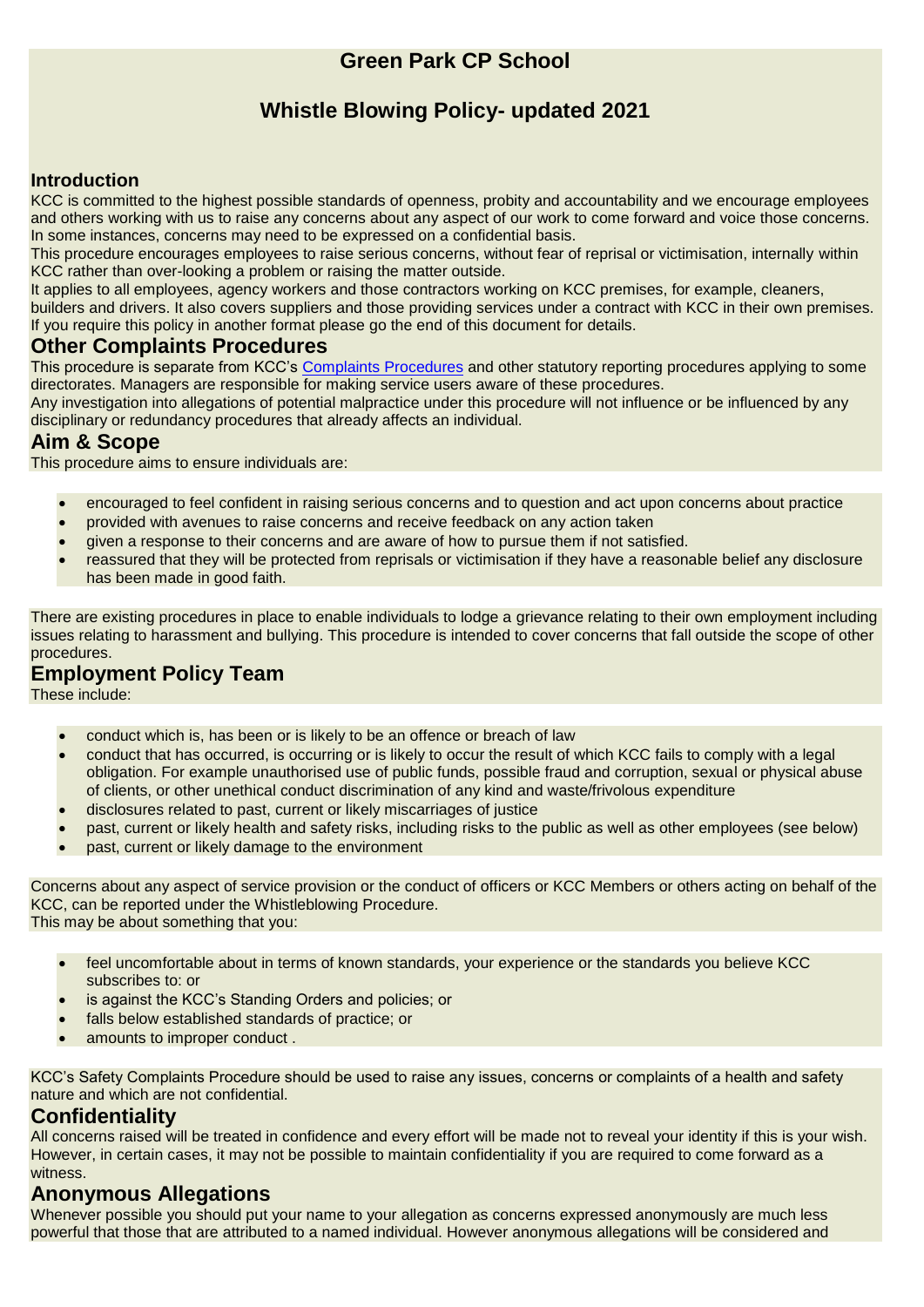investigated at KCC's discretion. In exercising the discretion, the factors to be taken into account would include:

- the seriousness of the issues raised
- the credibility of the concern; and
- the likelihood of confirming the allegation from attributable sources.

#### **Untrue Allegations**

If you make an allegation in good faith that is not subsequently confirmed by an investigation, no action will be taken. Disciplinary action will only be taken against individuals who knowingly make false, malicious or vexatious allegations. **How to Raise a Concern**

#### **General**

Concerns can be raised verbally or in writing. A concern raised in writing should:

- set out the background and history of the concern, giving names, dates and places where possible
- give the reason why you are particularly concerned about the situation.

The earlier a concern is raised the easier it is to take action. Although you are not expected to prove beyond doubt the truth of an allegation, you need to demonstrate to the person contacted that there are sufficient grounds for your concern. A trade union or professional association may raise a matter on behalf of an employee.

#### **Step One – Raising a Concern**

Whenever possible you should raise your concern with your immediate manager or his/her manager. If this is not appropriate, you should approach the following according to the nature of the concern:

## **Business Strategy & Support** Geoff Wild

**[Geoff.wild@kent.gov.uk](mailto:Geoff.wild@kent.gov.uk)**

**Enterprise & Environment** Paul Crick Paul.crick@kent.gov.uk

#### **Education, Learning & Skills** Hilary Williams [Hilary.williams@kent.gov.uk](mailto:Hilary.williams@kent.gov.uk)

**Families & Social Care** Daniel Waller

[Daniel.waller@kent.gov.uk](mailto:Daniel.waller@kent.gov.uk)

**Customer & Communities** Judy Doherty [Judy.doherty@kent.gov.uk](mailto:Judy.doherty@kent.gov.uk)

**Senior Management contact points** David Cockburn (Head of Paid Service) [david.cockburn](mailto:david.cockburn@kent.gov.uk)**@kent.gov.uk**

Janet Armstrong (Senior Auditor Manager) [Janet.armstrong@kent.gov.uk](mailto:Janet.armstrong@kent.gov.uk)

#### **Independent Helpline**

Public concern at work 020 7040 6609 KCC has an Anti Fraud and Corruption Policy Statement and all suspected financial irregularities must be reported to the Chief Internal Auditor. **Step Two - How KCC will respond**

The action KCC takes will depend on the nature of the concern. The matters raised may:

- be investigated internally by management, Internal Audit or through the disciplinary or other internal process
- be referred to the Police